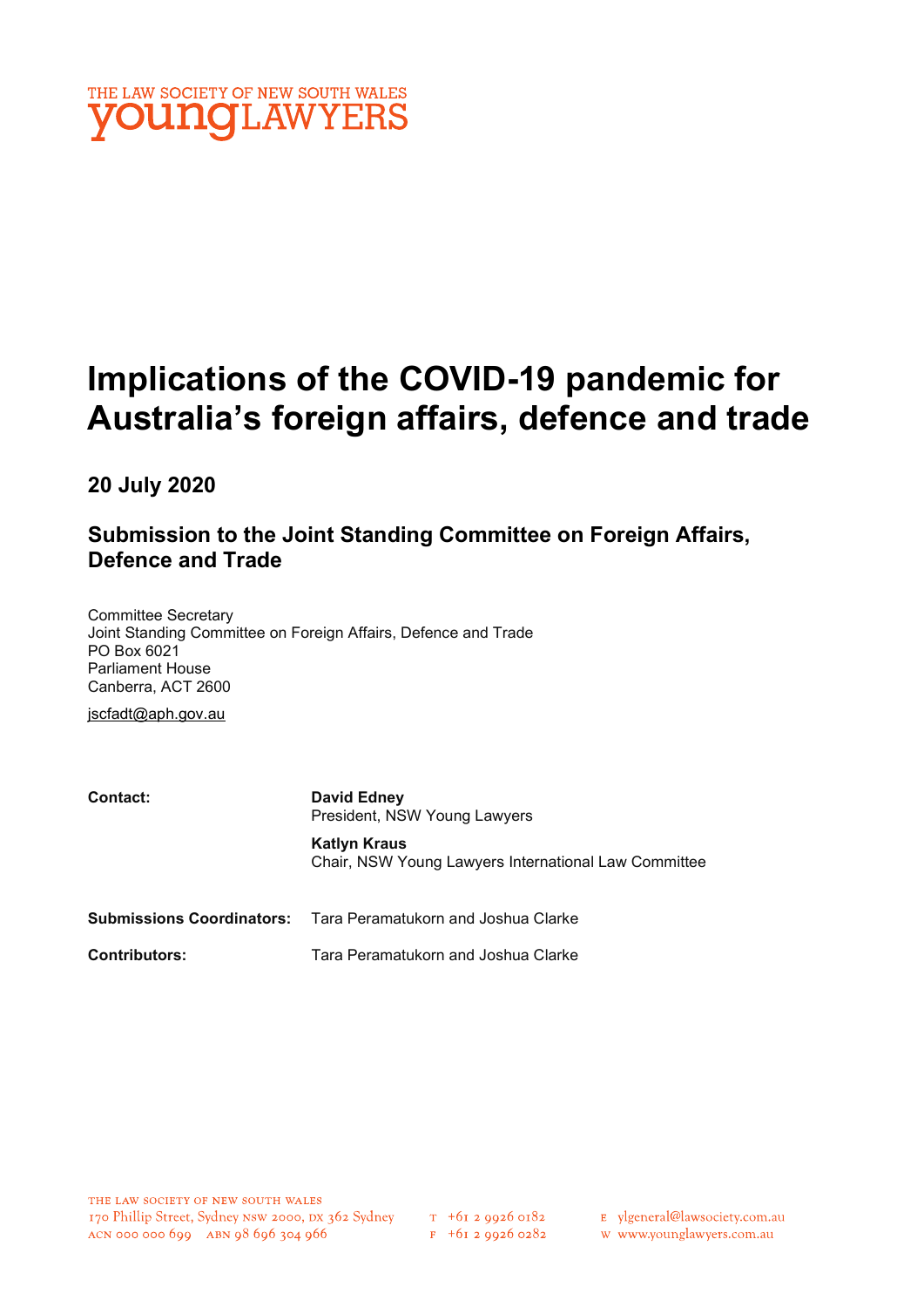The NSW Young Lawyers International Law Committee (Committee) makes the following submission in response to the Inquiry into the implications of the COVID-19 pandemic for Australia's foreign affairs, defence and trade (Inquiry).

# NSW Young Lawyers

NSW Young Lawyers is a division of The Law Society of New South Wales. NSW Young Lawyers supports practitioners in their professional and career development in numerous ways, including by encouraging active participation in its 15 separate committees, each dedicated to particular areas of practice. Membership is automatic for all NSW lawyers (solicitors and barristers) under 36 years and/or in their first five years of practice, as well as law students. NSW Young Lawyers currently has over 15,000 members.

The International Law Committee (ILC) is committed to providing a platform to young lawyers and law students with a key interest in international law (both public and private) to discuss among peers and learn from experts in the field through selected seminars, as well as providing networking opportunities. The ILC currently has over 1,700 members and has established working relationships with the Australian Institute of International Affairs, the Australian Dispute Centre, the Australian Centre for International Commercial Arbitration, International Law Association and the Rule of Law Institute of Australia. As one of its primary goals, the ILC endeavours to broaden the knowledge of international law within the legal profession and the Australian legal system. In doing so, the ILC seeks to promote informed discussion amongst its members and the wider legal community on international law in Australia.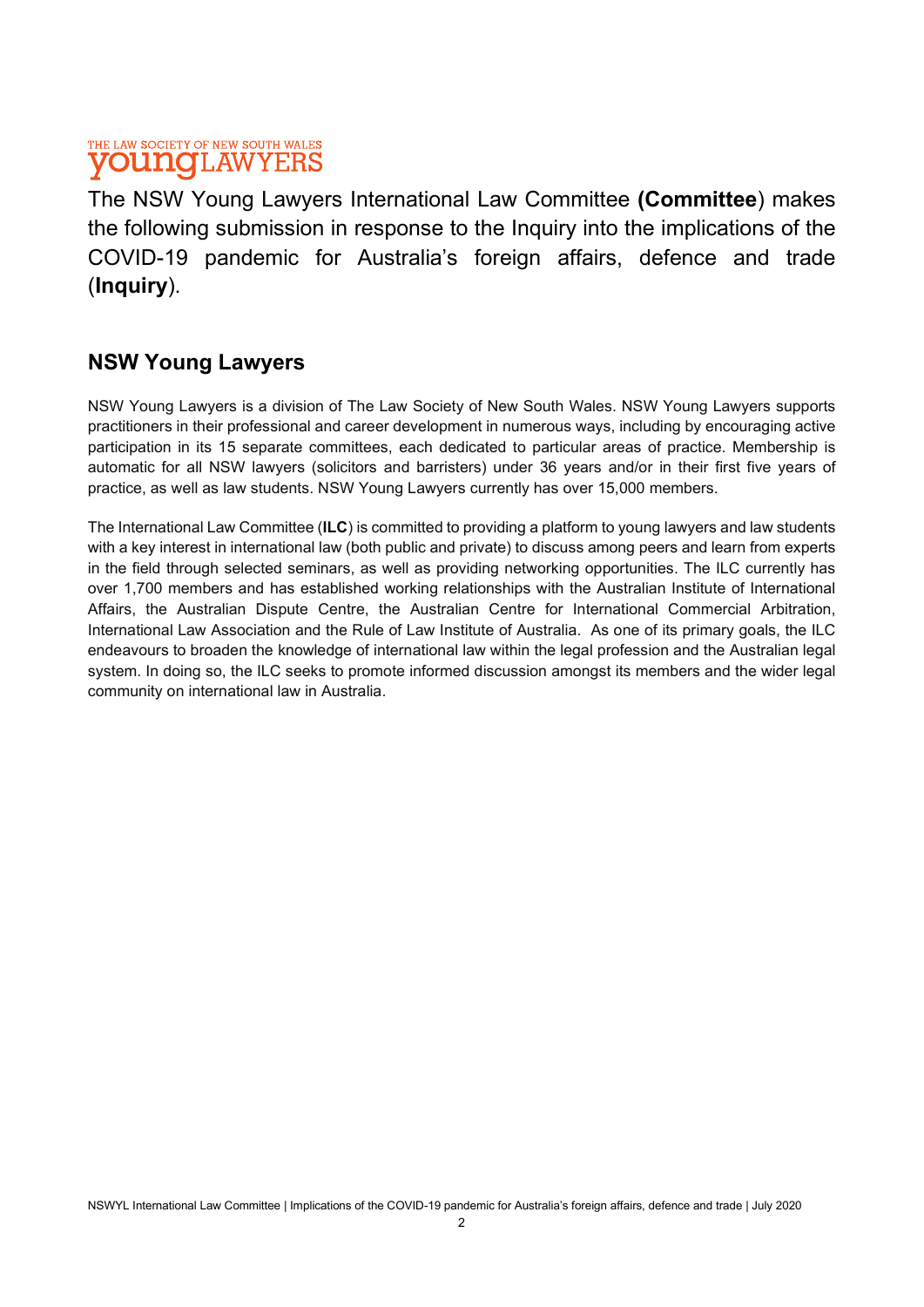#### Summary of Recommendations

The Committee makes the following recommendations for the Inquiry into the implications of the COVID-19 pandemic for Australia's foreign affairs, defence and trade.

On term of reference (2) threats to the global rules based order that emerged due to actions by nation states during the pandemic, and how such threats can be mitigated in the event of future crises, the Committee submits the Australian Government should:

- 1. continue to meet its financial obligations to the World Health Organization (WHO) in accordance with its treaty commitments;
- 2. continue to support global health governance by leveraging Australia's status as a health leader in the Western Pacific region; and
- 3. support evidence-based reforms to the existing multilateral framework for global health security that makes it more effective.

On (5) what policy and practical measures would be required to form an ongoing effective national framework to ensure the resilience required to underpin Australia's economic and strategic objectives, the Committee submits the Australian Government should:

- 1. consider enacting legislation or regulations to mandate a minimum standard of cybersecurity measures that Australian businesses are required to implement:
- 2. immediately implement the mandated cybersecurity requirements for governmental entities at federal, state and territory level; and
- 3. create a dedicated ministerial portfolio for cyber affairs.

This submission now turns to each term of reference and the detailed suggestions made by the Committee regarding each of them.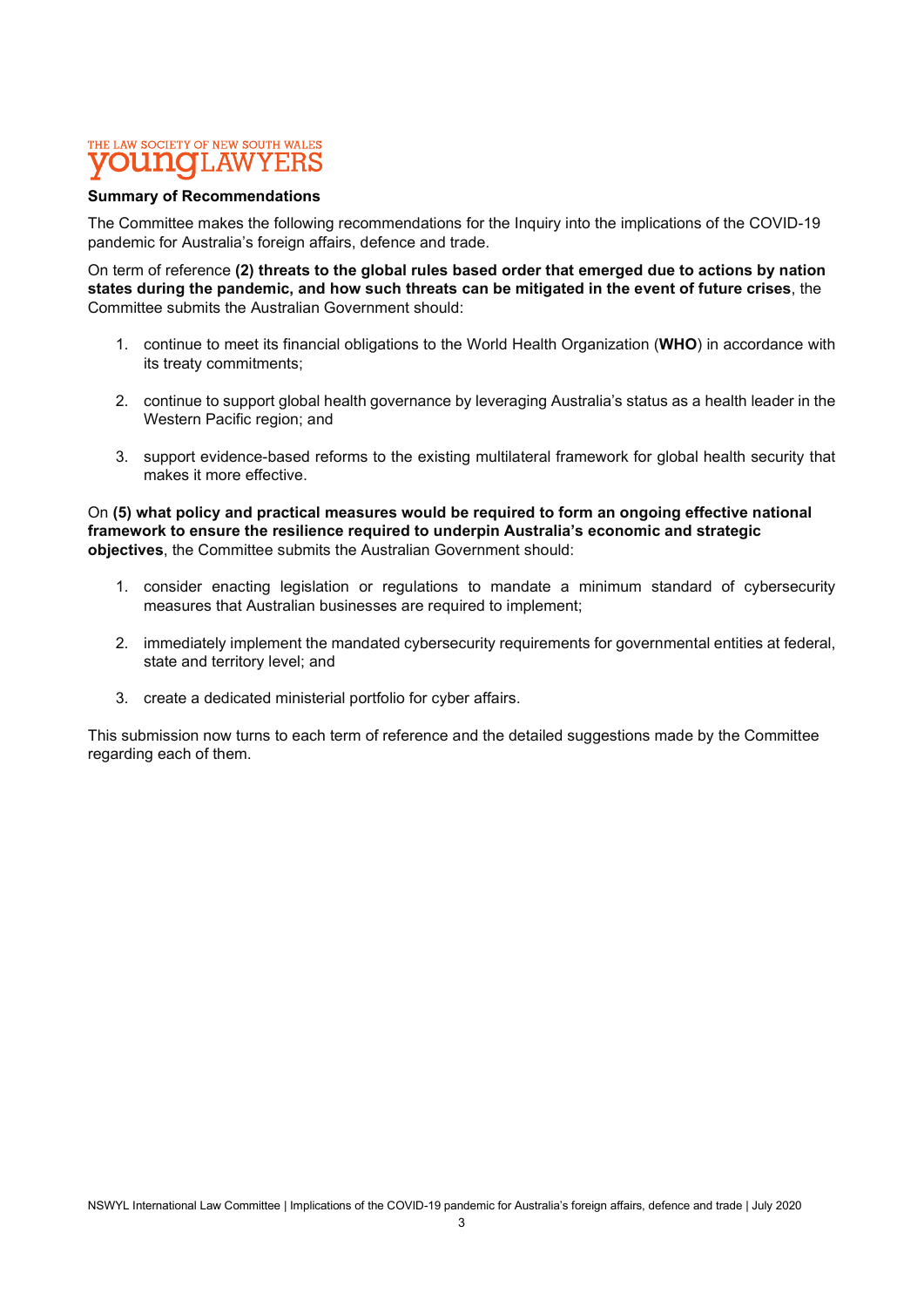# How threats to the global rules based order that emerged due to actions by nation states during the pandemic can be mitigated in the event of future crises

On (2) threats to the global rules based order that emerged due to actions by nation states during the pandemic, and how such threats can be mitigated in the event of future crises, the Committee submits the Australian Government should:

- 1. continue to meet its financial obligations to the WHO in accordance with its treaty commitments;
- 2. continue to support global health governance by leveraging Australia's status as a health leader in the Western Pacific region; and
- 3. support evidence-based reforms to the existing multilateral framework for global health security that makes it more effective.

### Introduction

At the foundation of Australia's strategic objectives is the maintenance of our security and way of life.<sup>1</sup> In this respect, the COVID-19 pandemic has clearly demonstrated two things: firstly, that a critical component of Australia's security and way of life is the country's health security; and secondly, that Australia's health security is inextricably linked to the health situation in the Western Pacific region and around the world.

Global health experts and leaders have been warning of the ever-increasing risk of worldwide outbreaks of disease since prior to the current crisis.<sup>2</sup> They have identified an urgent need for states to take action domestically as well as to cooperate with one another, in order to effectively address this global health risk. The WHO plays a critical role in assisting individual governments to implement resilient health systems and provides a framework for global health coordination within the existing rules-based order — both of which are needed to guard against the "very real threat" of a scenario like the COVID-19 pandemic but with potentially far worse consequences.<sup>3</sup>

The Australian Government recognises that its interests are served by respect for the rules-based international order and the support of international institutions.<sup>4</sup> This is especially true when discussing Australia's health security.<sup>5</sup> Therefore, the prospect of nation states withdrawing support and funding from the WHO, especially in the midst of an ongoing global health crisis — as is currently transpiring in the case of the WHO's biggest donor, the United States — is a real threat to Australia's strategic interests and against the spirit of international legal developments of which Australia has long been a key proponent.

<sup>1</sup> See below at Introduction to Term of Reference 5 at page 12 of this Submission; Mike Scrafton, 'What are Australia's strategic objectives?', The Strategist (online, 5 November 2018) <https://www.aspistrategist.org.au/what-are-australiasstrategic-objectives/>; Department of Defence, 2020 Defence Strategic Update, July 2020, 3; Department of Defence, 2016 Defence White Paper, February 2016, 9.

 $^2$  See, e.g., Global Preparedness Monitoring Board, *A World At Risk: Annual Report on Global Preparedness for Health* Emergencies (Report, September 2019).

 $3$  Ibid 6.

<sup>&</sup>lt;sup>4</sup> See, e.g., Department of Defence, 2020 Defence Strategic Update, July 2020, 24; Department of Foreign Affairs and Trade, 2017 Foreign Policy White Paper (Report, 2017); Department of Foreign Affairs and Trade, 'Australia and the world: Looking outward' (Web Page) <https://www.dfat.gov.au/about-australia/australia-world/Pages/looking-outward>; World Health Organization, Australia-WHO Country Cooperation Strategy 2018–2022 (2017).

<sup>&</sup>lt;sup>5</sup> World Health Organization, Australia-WHO Country Cooperation Strategy 2018–2022 (2017).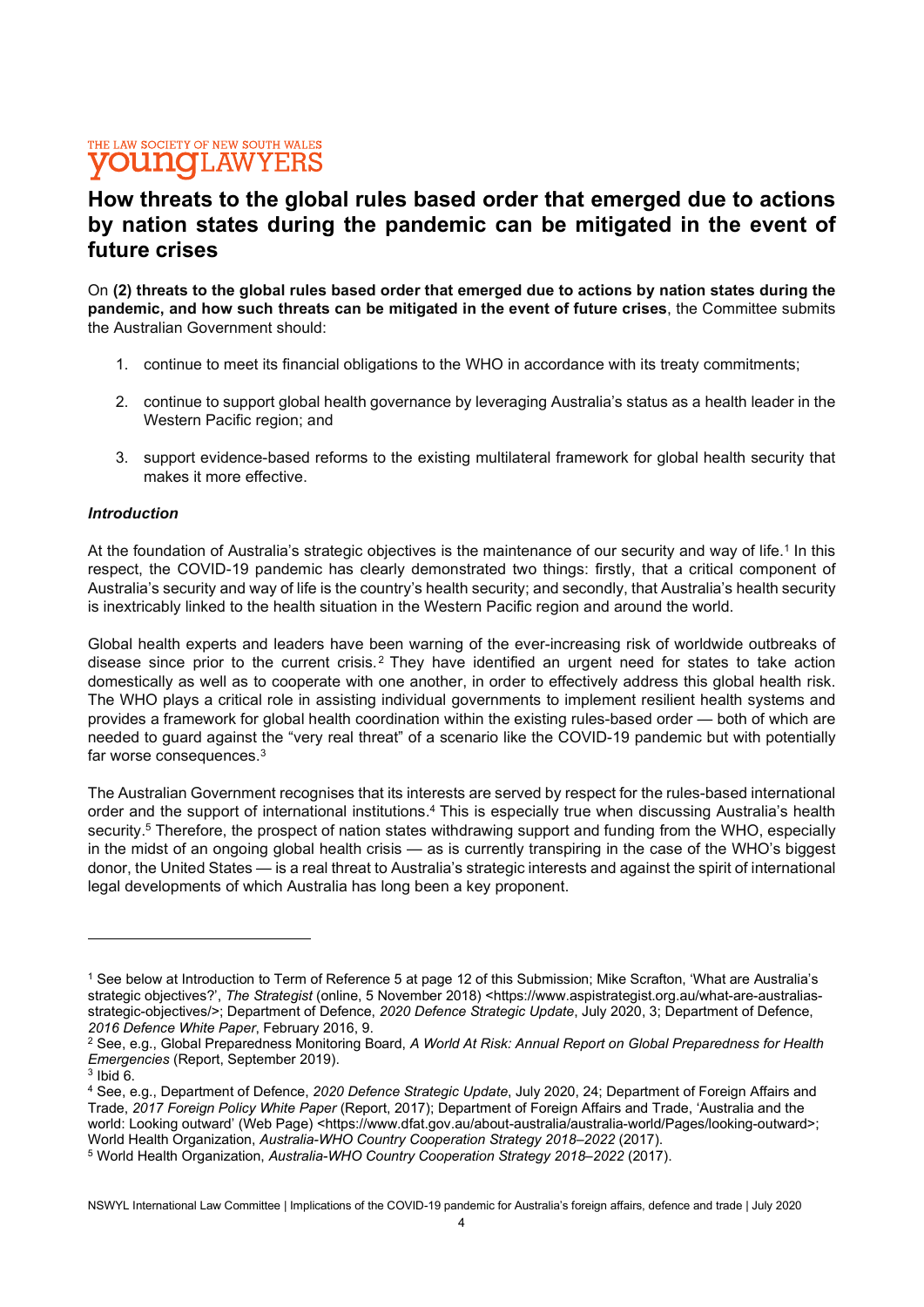In the Committee's view, the COVID-19 pandemic has reinforced the need for Australia to continue supporting multilateralism and international institutions in the pursuit of its strategic agenda, especially where health security is concerned.

### An ever-increasing risk of pandemics

In a portentous report released in September 2019, the Global Preparedness Monitoring Board (GPMB) — an independent group of health experts co-convened by the WHO and World Bank — stated:

"Epidemic-prone diseases such as influenza, Severe Acute Respiratory Syndrome (SARS), Middle East Respiratory Syndrome (MERS), Ebola, Zika, plague, Yellow Fever and others, are harbingers of a new era of high-impact, potentially fast-spreading outbreaks that are more frequently detected and increasingly difficult to manage".<sup>6</sup>

Months prior to the COVID-19 outbreak, the GPMB forecasted that the chances of a global pandemic are growing and concluded that the world was not prepared for a fast-moving, virulent respiratory pathogen pandemic.<sup>7</sup> The WHO issued a similar warning in the wake of the H1N1 Influenza pandemic of 2009.<sup>8</sup> The GPMB stated:

"The world is at acute risk for devastating regional or global disease epidemics or pandemics that not only cause loss of life but upend economies and create social chaos".<sup>9</sup>

The GPMB foreshadowed the 'very real' possibility of a rapidly moving, highly lethal pandemic of a respiratory pathogen killing 50 to 80 million people and wiping out nearly 5% of the world's economy.<sup>10</sup>

Accordingly, the GPMB had urgently recommended that governments consider, as an integral part of their national security, the dedication of domestic resources to disease outbreak preparedness, and support cooperation between states and an international response system as an essential 'global safety net'.<sup>11</sup> The Lancet Commission on the Legal Determinants of Health reinforces this point, stating in the opening words of a 2019 report:

"Health risks in the 21<sup>st</sup> century are beyond the control of any government in any country. In an era of globalisation, promoting public health and equity requires cooperation and coordination both within and among states".<sup>12</sup>

 $^6$  Global Preparedness Monitoring Board, *A World At Risk: Annual Report on Global Preparedness for Health* Emergencies (Report, September 2019) 12.

 $<sup>7</sup>$  Ibid 15.</sup>

<sup>&</sup>lt;sup>8</sup> World Health Organization, Strengthening Response to Pandemics and Other Public-Health Emergencies: Report of the Review Committee on the Functioning of the International Health Regulations (2005) and on Pandemic Influenza *(H1N1) 2009* (Report, 2011) 119.<br><sup>9</sup> Ibid 11.

 $10$  Ibid 6.

<sup>11</sup> Ibid 7, 36.

<sup>&</sup>lt;sup>12</sup> Lawrence O Gostin et al, 'The Legal Determinants of Health: Harnessing the Power of Law for Global Health and Sustainable Development' (2019) 393 Lancet 1857.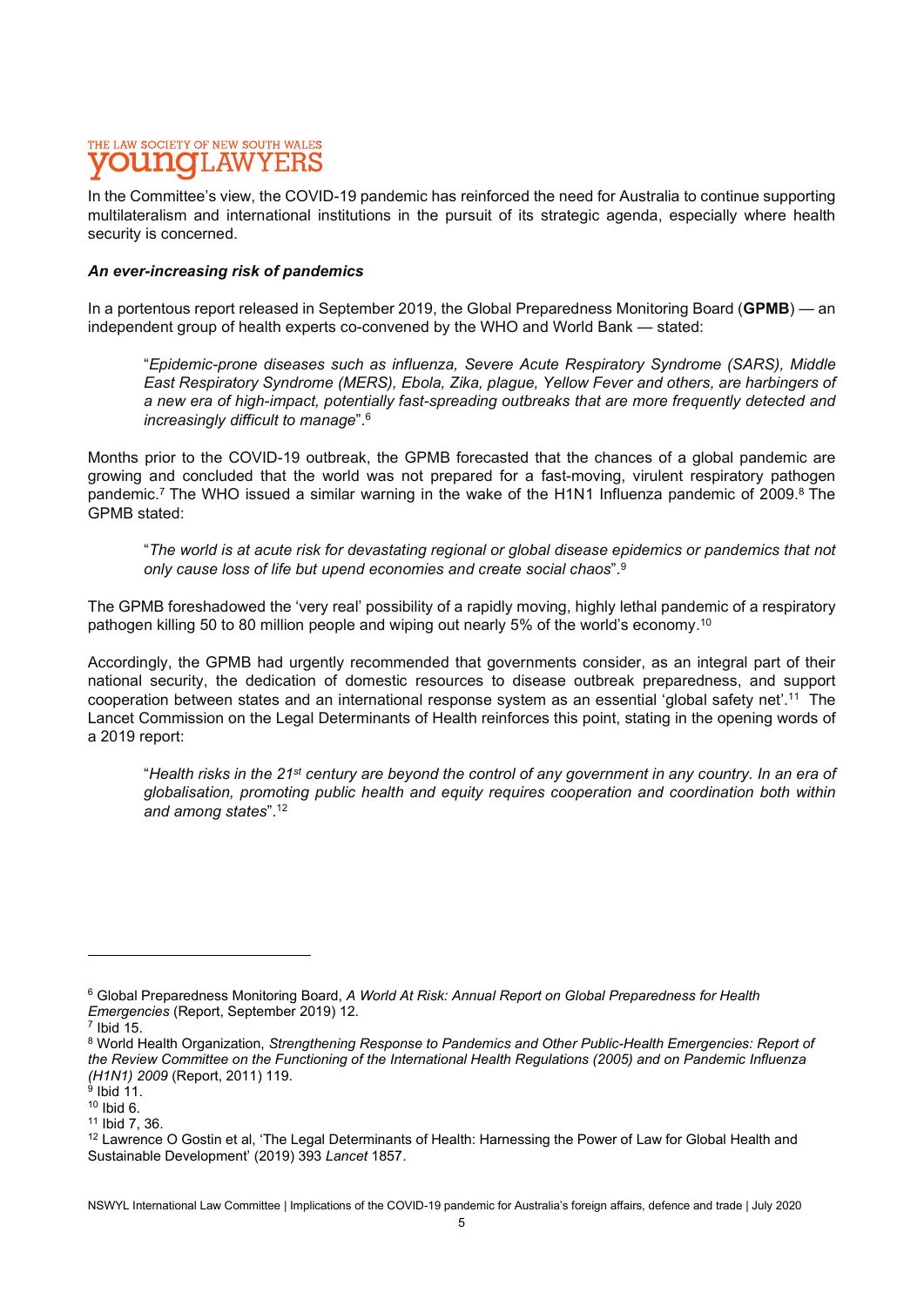Australia is awake to the need to continue to improve its high standards of health security domestically, while working with regional partners and international organisations, in order to combat diseases that spread faster and more unpredictably than ever before due to our increasingly interconnected world.<sup>13</sup>

### The role of the WHO in combating global disease outbreaks

The WHO has an important role on both the domestic and international fronts in the fight against global disease outbreaks.

Among its many functions, leading and guiding global efforts for pandemic preparedness is a key role of the organisation<sup>14</sup> — and an increasingly critical one, in light of the proliferation of infectious disease outbreaks around the world in the past decade.<sup>15</sup> As the GPMB states of domestic preparedness, "*falction and investment* prior to an emergency are essential to provide the best possible protection".<sup>16</sup> Through the International Health Regulations (2005) (IHR (2005)), the WHO assists governments to develop national core capacities; to strengthen national health systems so that they are capable of managing acute public health events with the potential to cross borders and threaten populations worldwide.<sup>17</sup>

Further, as recent events have shown, the WHO performs a crucial role once a disease outbreak has emerged. A pneumonia of unknown cause detected in Wuhan, China was first reported to the WHO China Country Office on 31 December 2019.<sup>18</sup> Since then, the WHO has directed and coordinated the international health response to the COVID-19 outbreak. In this function, the WHO has:

- (i) worked to improve country preparedness and response;
- (ii) accelerated research and development;
- (iii) coordinated across regions to assess, respond to and mitigate risks; and
- (iv) communicated about how people can protect themselves and others.<sup>19</sup>

Although the WHO's response to particular outbreaks has been the subject of criticism in the past (and more recently), the cooperative mechanisms built into the organisation are what have enabled the containment of infectious disease outbreaks.<sup>20</sup>

<sup>&</sup>lt;sup>13</sup> Department of Health, Australia's National Action Plan for Health Security: Implementation of the Recommendations from the Joint External Evaluation of IHR Core Capacities (December 2018) 3; World Health Organization, Australia-WHO Country Cooperation Strategy 2018–2022 (2017).

<sup>&</sup>lt;sup>14</sup> Constitution of the World Health Organization, opened for signature 22 July 1946, 14 UNTS 185 (entered into force 7 April 1948) art 2; Belinda Bennett, 'Updating Australia's Pandemic Preparedness: The Revised Australian Health Management Plan for Pandemic Influenza (AHMPPI)' (2015) 22 Journal of Law and Medicine 506, 507.

<sup>&</sup>lt;sup>15</sup> Global Preparedness Monitoring Board, A World At Risk: Annual Report on Global Preparedness for Health Emergencies (Report, September 2019) 12.

<sup>16</sup> Ibid 18.

<sup>&</sup>lt;sup>17</sup> World Health Organization, Joint External Evaluation of IHR Core Capacities of Australia (2018) viii.

<sup>18</sup> World Health Organization, 'Rolling updates on coronavirus disease (COVID-19)' (Online Noticeboard, 11 June 2020) <https://www.who.int/emergencies/diseases/novel-coronavirus-2019/events-as-they-happen>.

<sup>19</sup> World Health Organization, 'How is WHO responding to COVID-19?' (Web Page, 2020)

<sup>&</sup>lt;https://www.who.int/emergencies/diseases/novel-coronavirus-2019/who-response-in-countries>; See generally World Health Organization, 'Alert and Response Operations' (Web Page, 2020) <https://www.who.int/csr/alertresponse/en/>.

<sup>20</sup> See, e.g., Charlotte Owens, 'The Case for the World Health Organisation', Interpreter (online, 22 April 2020) <https://www.lowyinstitute.org/the-interpreter/case-world-health-organisation>.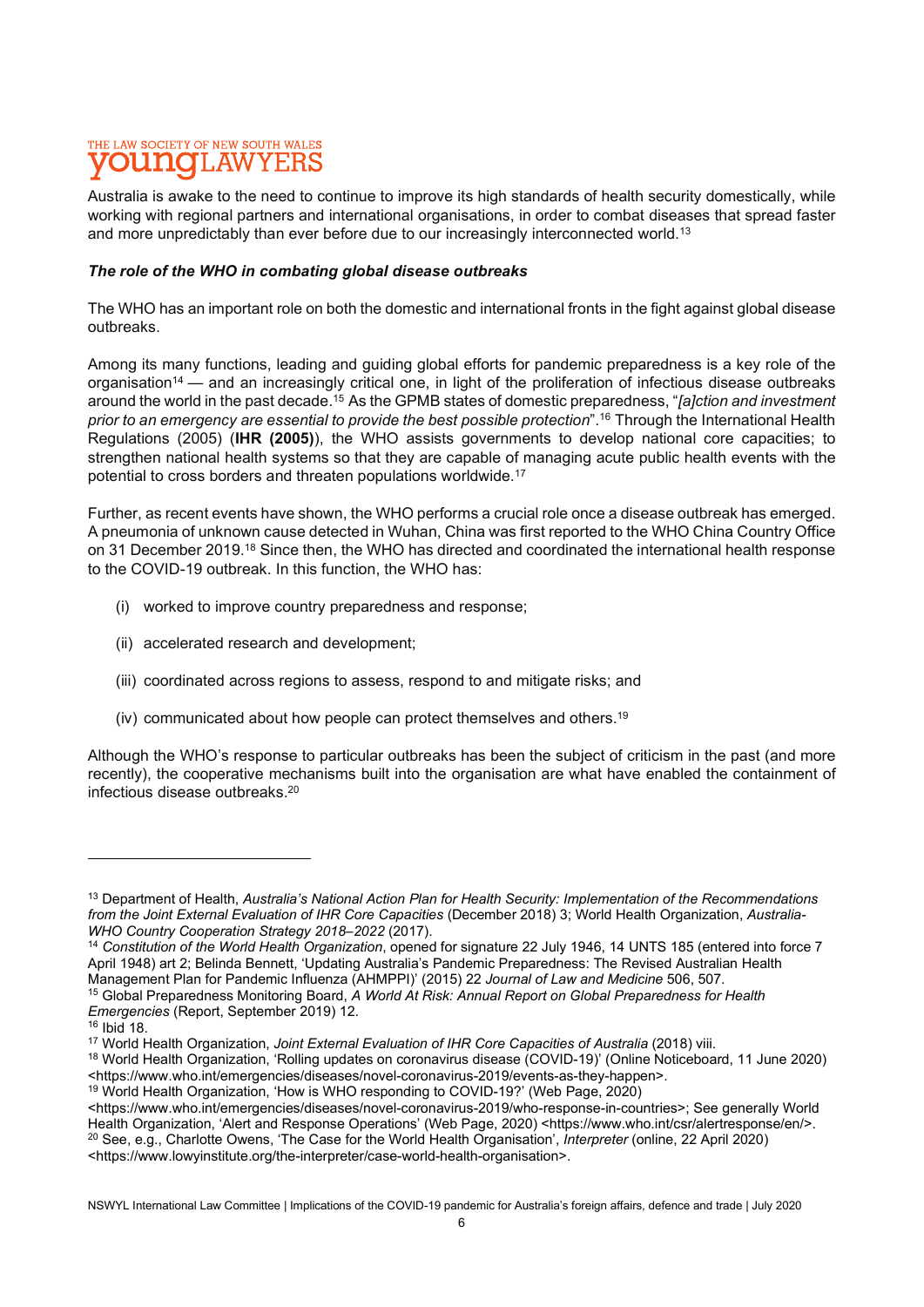### Australia and the WHO

Australia played an active role during the negotiations at the 1946 International Health Conference, from which the WHO originated, culminating on 22 July 1946 when a representative signed the Constitution of the WHO (WHO Constitution) subject to the approval and acceptance of the Government of the Commonwealth of Australia.<sup>21</sup>

On 11 December 1947, the World Health Organization Act 1947 (Cth) (WHO Act) came into force, whereby Parliament:

- (i) approved Australia's becoming a member of the WHO; $^{22}$
- (ii) accepted the arrangement for the initiation of the program of the WHO under an Interim Commission, of which Australia was also a member;<sup>23</sup> and
- (iii) incorporated the text of the Constitution as a schedule to the WHO Act.<sup>24</sup>

On 2 February 1948, Australia formally accepted the WHO Constitution and became a member of the WHO.<sup>25</sup> The WHO Constitution entered into force on 7 April 1948 upon its ratification by the 26<sup>th</sup> Member State.<sup>26</sup>

Australia has since enjoyed an exceptionally strong relationship with the WHO and worked closely with the organisation over its 70 years in existence.

Australia benefits from the international health treaties and instruments negotiated under the auspices of WHO, such as the IHR (2005), which support new policy approaches in Australia and the development of effective, efficient and resilient health systems.<sup>27</sup> In turn, Australia has leveraged its vast experience and technical expertise in health to assist WHO in its mandate and mission in the Western Pacific region.<sup>28</sup> As of 2017, when the most recent Australia–WHO Country Cooperation Strategy was released, Australia had 46 WHO collaborating centres that worked directly with the organisation on a range of technical priorities.<sup>29</sup>

In recent years, Australia and the WHO partnered to strengthen Australia's ability to manage acute public health events. In 2017, Australia voluntarily undertook a Joint External Evaluation of the nation's core capacities under the IHR (2005) (JEE), an initiative administered by the WHO.<sup>30</sup> Australia was only the second high-income country in the Western Pacific Region and the first in the Pacific to voluntarily conduct a JEE.<sup>31</sup> The JEE mission in Australia found that the nation demonstrated a very high level of capacity against the IHR

<sup>&</sup>lt;sup>21</sup> World Health Organisation Interim Commission, Summary Report on Proceedings, Minutes and Final Acts of the International Health Conference held in New York from 19 June to 22 July 1946, WHO ICOR 2 (1948).  $22$  World Health Organization Act 1947 (Cth) s 5(a).

<sup>23</sup> Ibid s 5(b); Second Schedule.

<sup>24</sup> Ibid First Schedule.

<sup>&</sup>lt;sup>25</sup> Constitution of the World Health Organization, opened for signature 22 July 1946, 14 UNTS 185 (entered into force 7 April 1948) art 79; World Health Organization, Basic Documents (49<sup>th</sup> ed, 2020) 233; World Health Organization, 'World Health Organization in Australia' (Web Page, 2020) <https://www.who.int/australia/about-us>.

<sup>&</sup>lt;sup>26</sup> Constitution of the World Health Organization, opened for signature 22 July 1946, 14 UNTS 185 (entered into force 7 April 1948) arts 79–80; World Health Organization, Basic Documents (49<sup>th</sup> ed, 2020) 233 fn 1.

<sup>&</sup>lt;sup>27</sup> World Health Organization, Australia-WHO Country Cooperation Strategy 2018–2022 (2017) 17.

<sup>28</sup> Ibid v.

<sup>29</sup> Ibid vii.

<sup>&</sup>lt;sup>30</sup> World Health Organization, Joint External Evaluation of IHR Core Capacities of Australia (2018) viii; Department of Health, Australia's National Action Plan for Health Security: Implementation of the Recommendations from the Joint External Evaluation of IHR Core Capacities (December 2018).

<sup>&</sup>lt;sup>31</sup> World Health Organization, Joint External Evaluation of IHR Core Capacities of Australia (2018) viii.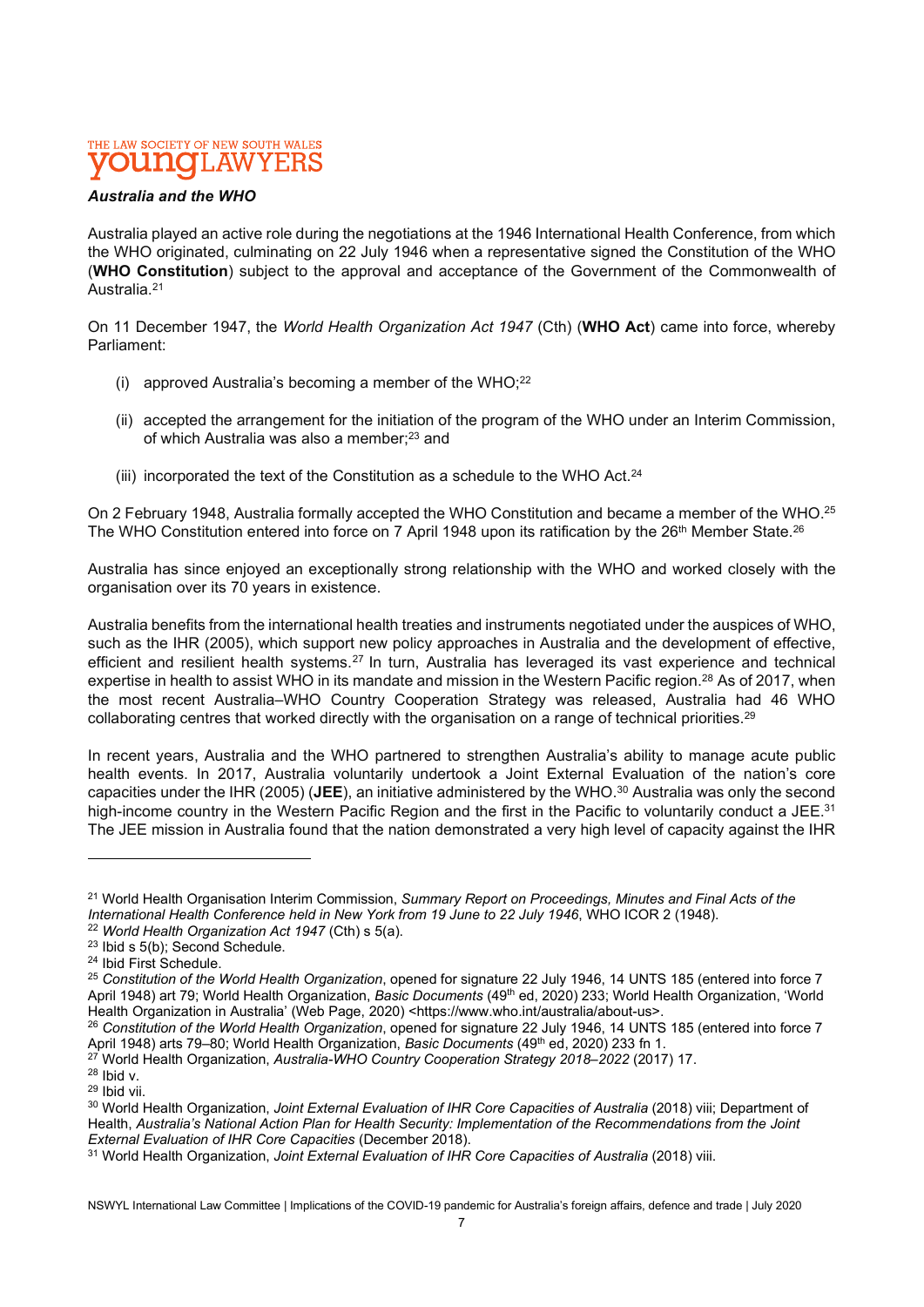(2005) requirements.<sup>32</sup> In 2018, following this exercise with the WHO, Australia released a 2019–2023 National Action Plan for Health Security (NAPHS) to set out a plan for implementing the 66 recommendations of the JEE Mission Report. The Committee commends the Australian Government for leading by example in its preparedness commitments under the IHR (2005), which is consistent with best practices encouraged by the GPMB.<sup>33</sup>

Australia is cognisant of the importance of the WHO's work in the region for Australia's own health security and strategic interests. As set out in the 2018–2022 Australia–WHO Country Cooperation Strategy:

"While Australia does not share any land borders, rapid air travel and trade mean that outbreaks of new and re-emerging diseases in one country can become global concerns in a matter of hours. In Australia's immediate vicinity, the Western Pacific Region faces a range of health security threats: infectious diseases including drug- resistant forms of tuberculosis and malaria; emerging infectious diseases such as avian and pandemic influenza; natural disasters, including earthquakes, droughts and cyclones; and global threats such as antimicrobial resistance (AMR). Close cooperation with WHO on protecting and promoting regional health security is in Australia's domestic and regional interests".<sup>34</sup>

This cooperation is underscored by Australia's obligations to the world at large under the IHR (2005), of which Australia played a lead role in the negotiation and drafting.<sup>35</sup> These obligations include:

- (i) maintaining effective disease surveillance and laboratory systems;
- (ii) reporting newly emerging diseases that could spread internationally; and
- (iii) maintaining the necessary infrastructure to respond to health emergencies. $36$

The WHO considers that Australia's high capacity domestically means there is an obligation on Australia to proactively support the other Member States in the region to achieve their core capacities under the IHR  $(2005)$ , which it recognises Australia is actively doing.<sup>37</sup> Australia similarly appreciates its role as a global health leader above and beyond its minimum international health obligations, stating in the NAPHS:

"Maintaining connections to our international partners, including the WHO and the World Organisation for Animal Health and our fellow Member States, is also central to strengthening global health security. It is in the best interests of the global community, and a moral imperative, to build the capacities of other countries to respond to public health threats".<sup>38</sup>

This is consistent with a broader theme of Australia's foreign policy, being that "[o]ur investment in the stability and resilience of developing countries works to improve our own security and prosperity".<sup>39</sup>

<sup>35</sup> Ibid.

<sup>32</sup> Ibid 3.

<sup>33</sup> Global Preparedness Monitoring Board, A World At Risk: Annual Report on Global Preparedness for Health Emergencies (Report, September 2019) 7.

<sup>&</sup>lt;sup>34</sup> World Health Organization, Australia-WHO Country Cooperation Strategy 2018-2022 (2017) 19.

<sup>36</sup> World Health Organization, *International Health Regulations (2005)* (3<sup>rd</sup> ed, 2016); Global Preparedness Monitoring Board, A World At Risk: Annual Report on Global Preparedness for Health Emergencies (Report, September 2019) 18. <sup>37</sup> World Health Organization, Joint External Evaluation of IHR Core Capacities of Australia (2018) 2.

<sup>38</sup> Department of Health, Australia's National Action Plan for Health Security: Implementation of the Recommendations from the Joint External Evaluation of IHR Core Capacities (December 2018) 3. See also Department of Foreign Affairs and Trade, Health for Development Strategy 2015–2020 (June 2015).

<sup>&</sup>lt;sup>39</sup> Department of Foreign Affairs and Trade, 2017 Foreign Policy White Paper (November 2017) 11.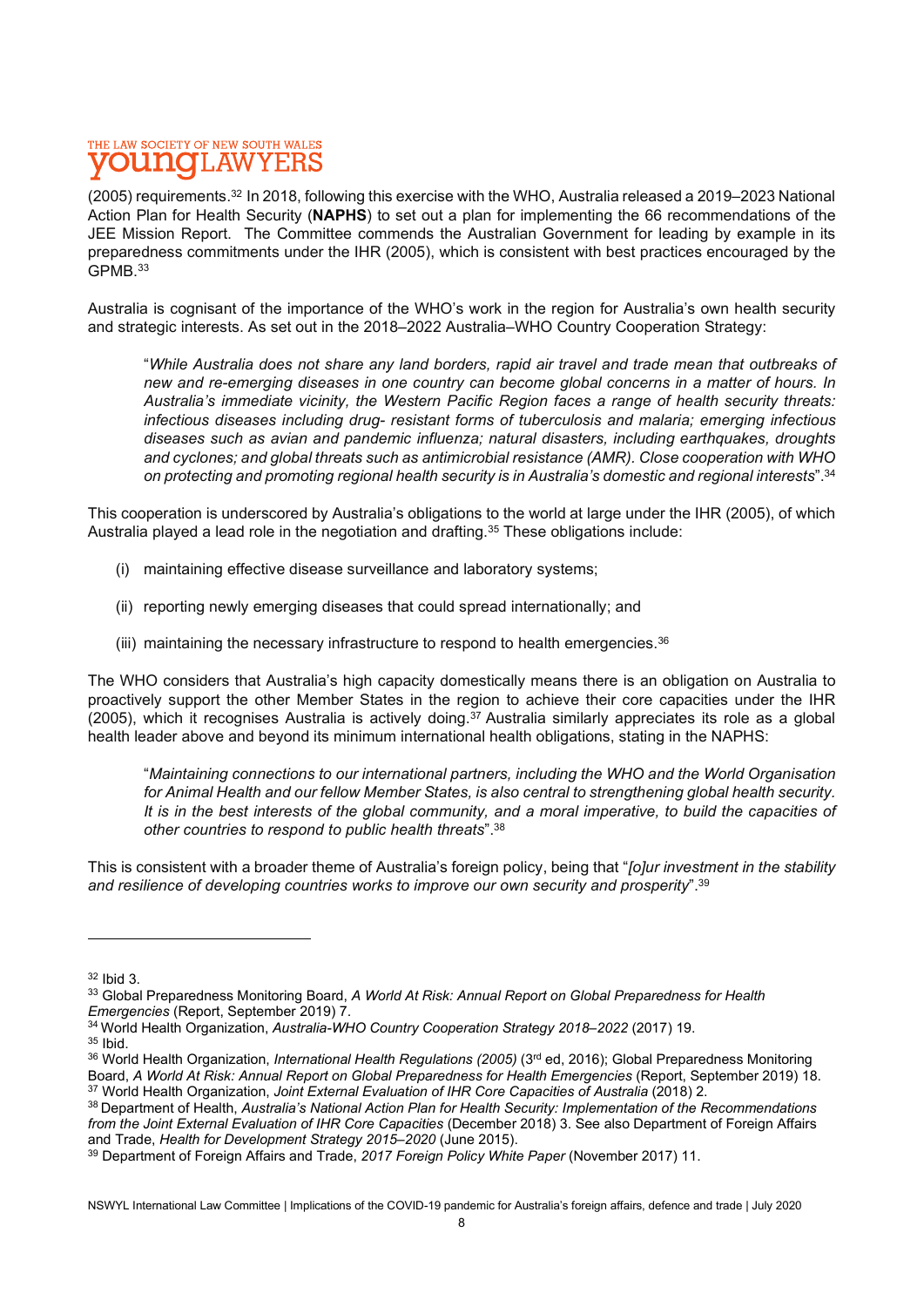### The future of the WHO?

In the midst of the ongoing COVID-19 pandemic, the WHO has come under scrutiny for its management of the crisis.<sup>40</sup> Since April, the United States — currently the WHO's largest donor<sup>41</sup> — temporarily suspended and has been threatening to permanently cease its funding to the WHO due to asserted inadequacies of the organisation and its response to the coronavirus outbreak.<sup>42</sup> On 6 July 2020, the United States took the step of formally notifying the United Nations that the United States will withdraw from the WHO, effective 6 July 2021.<sup>43</sup> This would likely impede the ability of the WHO to continue to effectively deliver programs in countries with weaker health systems and lower income countries, which improve health security globally.<sup>44</sup> Further, the erosion of confidence in health institutions such as the WHO only serve to increase the risk posed by infectious disease outbreaks of the future.<sup>45</sup>

Within the WHO's legal framework, Member States are obliged to make minimum assessed contributions towards the organisation's budget, which are calculated according to the particular country's wealth and population.<sup>46</sup> For example, according to the scale of assessments set by the World Health Assembly, the United States is obliged to contribute 22% of the portion of the WHO's 2020–2021 budget derived from assessed contributions,<sup>47</sup> in order to continue to enjoy the full rights of a Member State of the organisation.<sup>48</sup> Significantly, however, assessed contributions have made up less than a quarter of the WHO's financing for several years now, making voluntary contributions the primary source of funds for the organisation.<sup>49</sup> During the 2018–2019 period, the United States' voluntary contributions to the WHO were nearly triple its mandatory, assessed contribution.<sup>50</sup>

Australia's assessed contribution for the 2020-2021 biennium was set to 2.2101%,<sup>51</sup> however Australia's voluntary contributions during the 2018–2019 period were over double its assessed contributions in that period.<sup>52</sup> We are considered a leading contributor of voluntary flexible funds to the WHO.<sup>53</sup>

<sup>41</sup> World Health Organization, '2018–19 Contributors' (Web Page, 2020) <http://open.who.int/2018-

44 Erin Handley and Michael Walsh, 'What happens if the US stops funding the WHO in the middle of the coronavirus pandemic?', ABC News (online, 16 April 2020) <https://www.abc.net.au/news/2020-04-16/coronavirus-who-explainerwhat-does-trump-funding-decision-mean/12151080>.

<sup>40</sup> Charlotte Owens, 'The Case for the World Health Organisation', Interpreter (online, 22 April 2020) https://www.lowyinstitute.org/the-interpreter/case-world-health-organisation.

<sup>19/</sup>contributors/contributor>.

<sup>&</sup>lt;sup>42</sup> Jordan Fabian and Eryk Bagshaw, 'Trump threatens to cut off WHO funding permanently', Sydney Morning Herald (online, 19 May 2020) <https://www.smh.com.au/world/north-america/trump-threatens-to-cut-off-who-fundingpermanently-20200519-p54uee.html>.

 $^{43}$  Katie Rogers and Apoorva Mandavilli, 'Trump Administration signals formal withdrawal from W.H.O', New York Times (online, 7 July 2020) <https://www.nytimes.com/2020/07/07/us/politics/coronavirus-trump-who.html>.

<sup>45</sup> Global Preparedness Monitoring Board, A World At Risk: Annual Report on Global Preparedness for Health Emergencies (Report, September 2019) 15.

<sup>46</sup> Constitution of the World Health Organization, opened for signature 22 July 1946, 14 UNTS 185 (entered into force 7 April 1948) art 56.

 $47$  Scale of Assessments for 2020–2021, Agenda Item 15.5, WHA 72.17 (28 May 2019).

<sup>48</sup> Constitution of the World Health Organization, opened for signature 22 July 1946, 14 UNTS 185 (entered into force 7 April 1948) art 7.

<sup>49</sup> World Health Organization, 'Assessed Contributions' (Web Page, 2020) <https://www.who.int/about/financesaccountability/funding/assessed-contributions/en/>.

<sup>50</sup> World Health Organization, '2018–19 Contributors' (Web Page, 2020) <http://open.who.int/2018-

<sup>19/</sup>contributors/contributor>.

<sup>51</sup> Scale of Assessments for 2020–2021, Agenda Item 15.5, WHA 72.17 (28 May 2019).

<sup>52</sup> World Health Organization, '2018–19 Contributors' (Web Page, 2020) <http://open.who.int/2018-

<sup>19/</sup>contributors/contributor>.

<sup>53</sup> World Health Organization, Australia-WHO Country Cooperation Strategy 2018-2022 (2017) 14.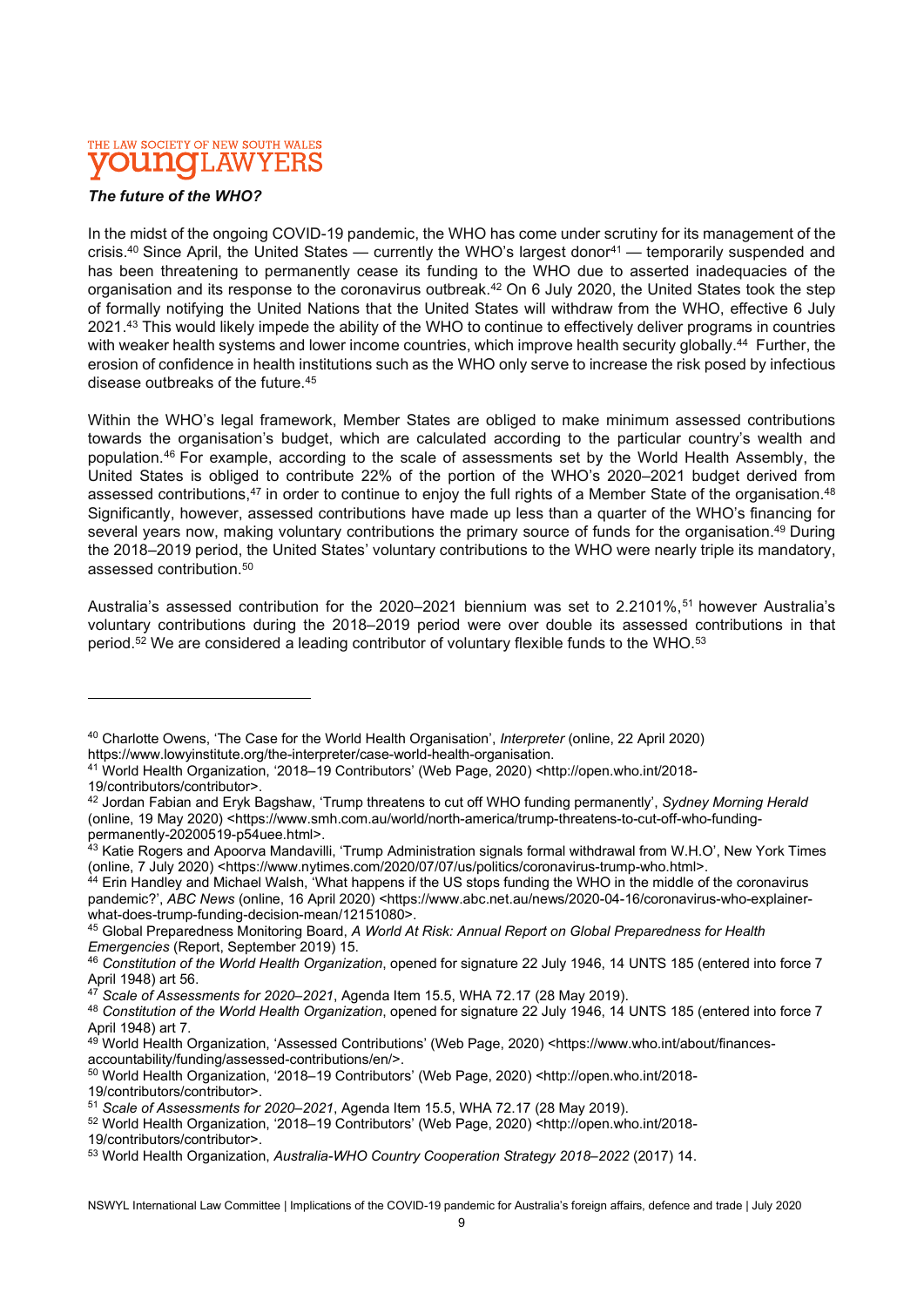While Australia's obligations under the WHO Constitution are unlikely to require Australia to continue making further voluntary contributions to the WHO, Australia is committed to pay its assessed contributions as membership dues of the organisation in accordance with the principle of pacta sunt servanda.<sup>54</sup> Australia's ratification of the WHO Constitution was a "positive statement by the executive government of this country to the world and to the Australian people that the executive government and its agencies will act in accordance with the [Constitution]".<sup>55</sup> This is reinforced by Parliament's passing of the WHO Act, in which it approved Australia's membership of the WHO and, arguably by extension, its minimum mandatory financial obligations as a Member State.<sup>56</sup>

The Committee recognises that the Australian Government appears to remain committed to meeting its funding obligations to the WHO, notwithstanding calls for reform to the organisation.<sup>57</sup> Encouragingly, Australia's continued advocacy for a strong and effective WHO, as an essential institution in global public health, is a foreign policy stance that currently enjoys bipartisan support.<sup>58</sup> Owing to Australia's world-class health system and demonstrated regional and global leadership on a range of priority health issues, <sup>59</sup> the Committee considers that the Australian Government is well-placed to urge other Member States to maintain their current or greater levels of financial support of the organisation. As submitted above, Australia benefits from the work of the WHO — both within and outside of the country — and enjoys a substantial degree of influence in global health matters through the organisation's multilateral framework. Consequently, the ongoing viability of the WHO should be a matter of national interest.

The Committee would also support expert-led, evidence-backed proposals for reform of the WHO, given its essential role in the face of increasing risk of infectious disease outbreak globally.<sup>60</sup> This is consistent with Australia's stated support for "WHO's ongoing efforts to transform itself into a more efficient, transparent, fitfor-purpose, country-focused organization", which forms part of the foundations of Australia's current strategic agenda for cooperation with the WHO.<sup>61</sup> Accordingly, the Committee commends the Government in its cosponsorship and support of the World Health Assembly resolution committing to an independent and comprehensive evaluation into the global response to COVID-19, including, but not limited to, WHO's performance.<sup>62</sup> The Committee considers that Australia's continued use and support of multilateral approaches to improving global and national health security are in Australia's best interests.

<sup>&</sup>lt;sup>54</sup> See Commonwealth y Tasmania (the Tasmania Dam Case) (1983) 158 CLR 1, 219–220 (Brennan J); Vienna Convention on the Law of Treaties, opened for signature 23 May 1969, 1155 UNTS 331 (entered into force 27 January 1980) art 26.

<sup>55</sup> Minister for Immigration & Ethnic Affairs v Teoh (1995) 183 CLR 273, 291 (Mason CJ and Deane J).

<sup>56</sup> World Health Organization Act 1947 (Cth) s 5(a).

<sup>&</sup>lt;sup>57</sup> Malcom Farr, 'Australian PM pushes for WHO overhaul including power to send in investigators' Guardian (online, 22 April 2020) <https://www.theguardian.com/australia-news/2020/apr/22/australian-pm-pushes-for-who-overhaul-includingpower-to-send-in-investigators>.

<sup>58</sup> Marise Payne, 'Australia and the world in the time of COVID-19' (Speech, National Security College, Australian National University, 16 June 2020) <https://www.foreignminister.gov.au/minister/marise-payne/speech/australia-andworld-time-covid-19>; Daniel Hurst, 'Labor warns Australia cannot afford to turn its back on global bodies like the World Health Organization' (online, 18 April 2020) <https://www.theguardian.com/australia-news/2020/apr/18/labor-warnsaustralia-cannot-afford-to-turn-its-back-on-global-bodies-like-the-world-health-organization>.

<sup>59</sup> World Health Organization, Australia-WHO Country Cooperation Strategy 2018-2022 (2017) vii, 11, 19. <sup>60</sup> See, e.g., Lawrence O Gostin et al, 'The legal determinants of health: harnessing the power of law for global health and sustainable development' (2019) 393 Lancet 1857.

<sup>&</sup>lt;sup>61</sup> World Health Organization, Australia-WHO Country Cooperation Strategy 2018–2022 (2017) 18.

<sup>62</sup> COVID-19 Response, Agenda Item 3, WHA 73.1 (19 May 2020); World Health Organization, 'Historic health assembly ends with global commitment to COVID-19 response' (News Release, 19 May 2020) <https://www.who.int/newsroom/detail/19-05-2020-historic-health-assembly-ends-with-global-commitment-to-covid-19-response>.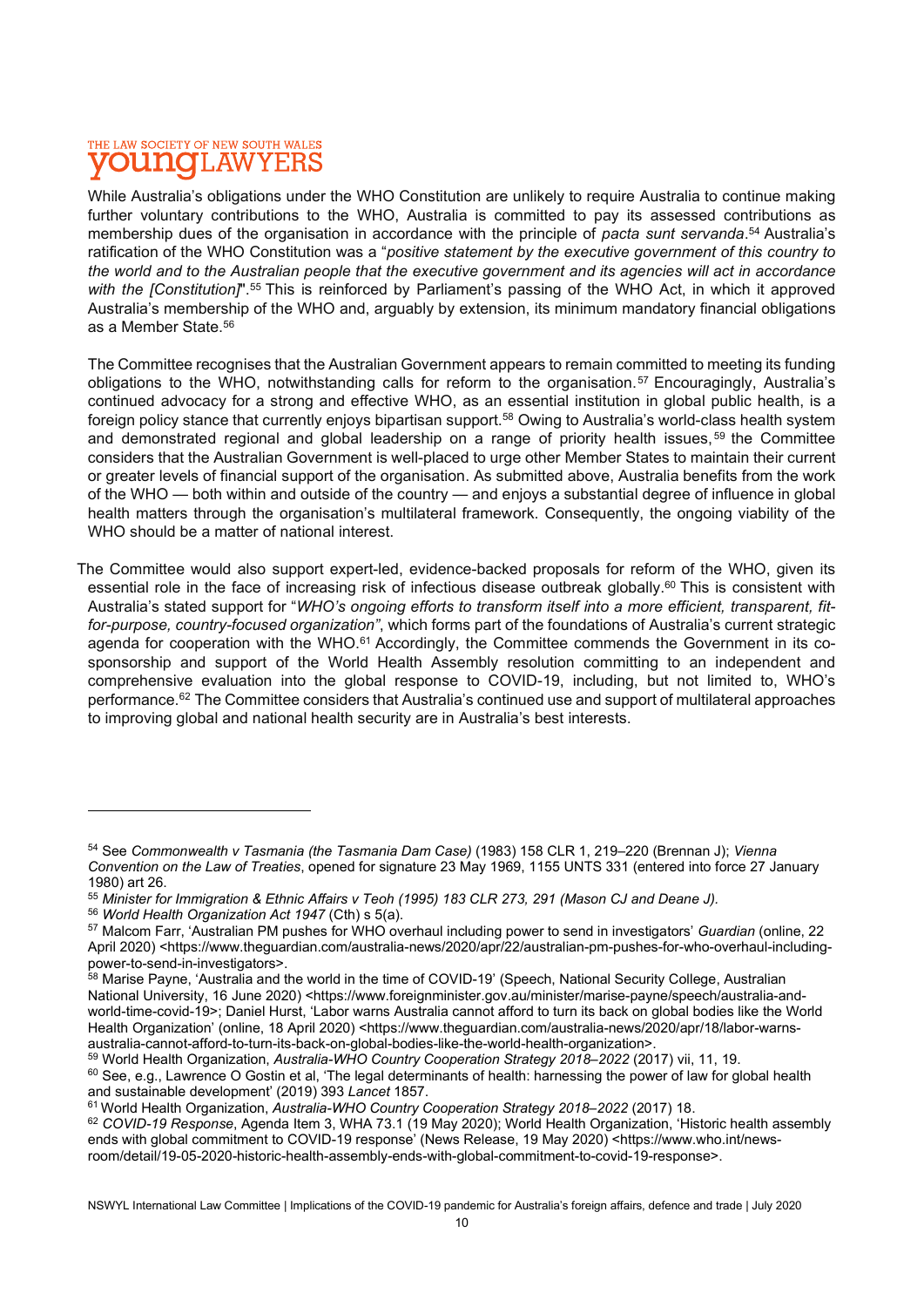# Policy and practical measures required to form an ongoing effective national framework to ensure the resilience required to underpin Australia's economic and strategic objectives

On (5) what policy and practical measures would be required to form an ongoing effective national framework to ensure the resilience required to underpin Australia's economic and strategic objectives, the Committee submits that the Australian Government:

- 1. consider enacting legislation or regulations to mandate a minimum standard of cybersecurity measures that Australian businesses are required to implement;
- 2. immediately implement the mandated cybersecurity requirements for governmental entities at federal, state and territory level; and
- 3. create a dedicated ministerial portfolio for cyber affairs.

### **Introduction**

One of the implications of the COVID-19 pandemic has been its uncovering of how unprecedented threats, both in type and scale, can threaten national economic and strategic objectives. As the terms of reference have not defined the contents of Australia's economic and strategic objectives, the Committee has taken a broad approach to defining these terms for the purposes of this submission:

- (i) Australia's economic objectives are defined as those objectives which are concerned with furthering Australia's economic development<sup>63</sup> as well as support the economic prosperity and welfare of the people of Australia;<sup>64</sup> and
- (ii) Australia's strategic objectives are defined as those objectives which are concerned with the protection of Australia from aggression, and with the maintenance of our security and our way of life.<sup>65</sup>

During the pandemic, there has been an increase in the number of cyber incidents reported against the Australian Government and Australian companies. <sup>66</sup> This has also been experienced by other countries worldwide.<sup>67</sup> Such cyber attacks have put pressure on governments pursuing existing economic and strategic objectives, as well as new objectives to counter the pandemic's negative effects on lives and livelihoods of Australians.

Additionally, to keep the economy running in a safe manner, Australian State and Territory Governments as well as other governments worldwide, have transitioned workers to work-from-home arrangements where possible. These changes arising from the pandemic have accelerated the rate of digitisation of our daily lives. This has resulted in increased internet usage across Australia – the NBN saw an increase in internet demand

<sup>&</sup>lt;sup>63</sup> See, e.g., Department of Defence, 2016 Defence White Paper, February 2016.

 $64$  See Reserve Bank Act 1959 (Cth) s 10(2)(c).

<sup>&</sup>lt;sup>65</sup> Mike Scrafton, 'What are Australia's strategic objectives?', The Strategist (online, 5 November 2018)

<sup>&</sup>lt;https://www.aspistrategist.org.au/what-are-australias-strategic-objectives/>.

<sup>&</sup>lt;sup>66</sup> Alastair MacGibbon, 'Recent cyber attacks just the tip of the iceberg for Australia', Australian Financial Review (online, 18 May 2020) <https://www.afr.com/technology/recent-cyber-attacks-just-the-tip-of-the-iceberg-for-australia-20200515 p54thf>.

<sup>67</sup> See, e.g., Dan Sabbagh, 'Hackers targeting UK research labs amid vaccine race – GCHQ chief', The Guardian (online, 5 June 2020) <https://www.theguardian.com/uk-news/2020/jun/04/hackers-targeting-uk-research-labs-amid-vaccinerace-gchq-chief>.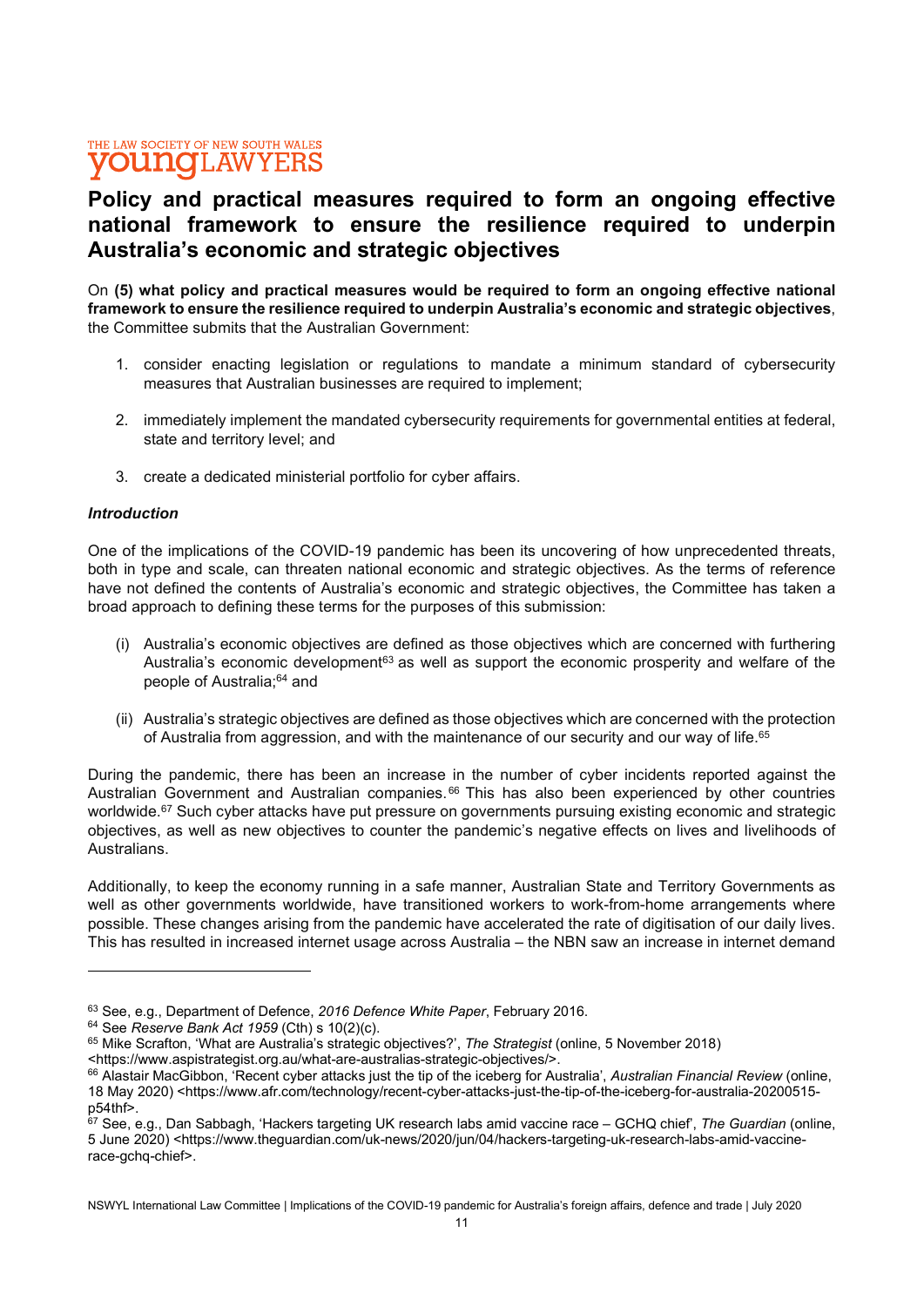by around 70% and 80% at the end of February 2020.<sup>68</sup> More people are in remote working arrangements, resulting in a growing interconnectedness between work and personal computer systems which previously existed, however to a much lesser extent. The transition to working from home has also prompted questions about whether these arrangements may become more permanent once the pandemic subsides. $69$ 

This increasing reliance on cyberspace opens up an increased vulnerability to attacks on Australia's national security, economy and society.<sup>70</sup> The parallels between the pandemic and previous cyber attacks – rapid and indiscriminate propagation of a virus in an increasingly connected global society – have prompted some to warn that the next global crisis will be a cyber crisis.<sup>71</sup>

In the Committee's view, the effects of the pandemic have highlighted the need for Australia to take active steps to increase its cyber resilience against malicious actors online. This part of the submission will discuss concerns about cybersecurity in Australia and make recommendations on how Australia can improve its cyber resilience to underpin the pursuit of its economic and strategic objectives.

### International law in cyberspace

There is no core or collection of international treaties which state that international law is applicable in cyberspace, or which dictate new international law rules applicable in cyberspace. However, there is general agreement among academics<sup>72</sup> and the international community<sup>73</sup> that existing rules of international law apply to activities in cyberspace.

Australia supports this position. On 16 April 2020, Australia provided its comments on the initial "Pre-draft" of a report by the UN Open Ended Working Group in the field of information and telecommunications in the context of international security (OEWG). The OEWG allows United Nations Member States to express their views on the international security dimensions of information communication technologies, and is mandated to produce a consensus report following these discussions.<sup>74</sup> In its comments, Australia states that it strongly supports the reaffirmation in the Pre-draft that international law is applicable in cyberspace.<sup>75</sup>

information and telecommunications in the context of international security, March 2020, [6] <https://unoda-

<sup>68</sup> Liz Hobday and Nick Sas, 'Coronavirus affecting internet speeds, as COVID-19 puts pressure on the network'. Australian Broadcasting Corporation (online, 1 April 2020) <https://www.abc.net.au/news/2020-04-01/coronavirusinternet-speeds-covid19-affects-data-downloads/12107334>.

<sup>&</sup>lt;sup>69</sup> Alex Hern,'Covid-19 could cause permanent shift towards home working', The Guardian (online, 13 March 2020) <https://www.theguardian.com/technology/2020/mar/13/covid-19-could-cause-permanent-shift-towards-home-working>.  $70$  Liam Nevill and Zoe Hawkins, 'Deterrence in cyberspace: different domain, different rules', The Strategist (online, 27 July 2016) <https://www.aspistrategist.org.au/deterrence-cyberspace-different-domain-different-rules/>.

<sup>71</sup> See, e.g. Katherine Mansted and Finn Robinsen, 'Australia needs volunteers to be ready for a cyber conflagration', The Strategist (online, 22 May 2020) <https://www.aspistrategist.org.au/australia-needs-volunteers-to-be-ready-for-acyber-conflagration/>; Tim Watts, 'Time to prepare for a cyber version of the coronavirus crisis', The Strategist (online, 1 May 2020) <https://www.aspistrategist.org.au/time-to-prepare-for-a-cyber-version-of-the-coronavirus-crisis/>.  $72$  See, e.g., Michael N Schmitt, Tallinn Manual 2.0 on the International Law Applicable to Cyber Operations (Cambridge University Press, 2<sup>nd</sup> ed, 2017).

 $73$  Developments in the field of information and telecommunications in the context of international security, GA Res 70/237, UN GAOR, 70th sess, Agenda Item 92, UN Doc A/RES/70/237 (30 December 2015) 2 <https://undocs.org/A/RES/70/237>.

 $74$  United Nations, *Initial "Pre-draft"* of the report of the OEWG on developments in the field of

web.s3.amazonaws.com/wp-content/uploads/2020/03/200311-Pre-Draft-OEWG-ICT.pdf>.

<sup>&</sup>lt;sup>75</sup> Department of Foreign Affairs and Trade, Australia's comments on the Initial "Pre-draft" of the report of the UN Open Ended Working Group in the field of information and telecommunications in the context of international security (OEWG), 16 April 2020, 2 <https://www.dfat.gov.au/sites/default/files/australias-response-to-the-oewg-pre-draft-report-april-2020.pdf>.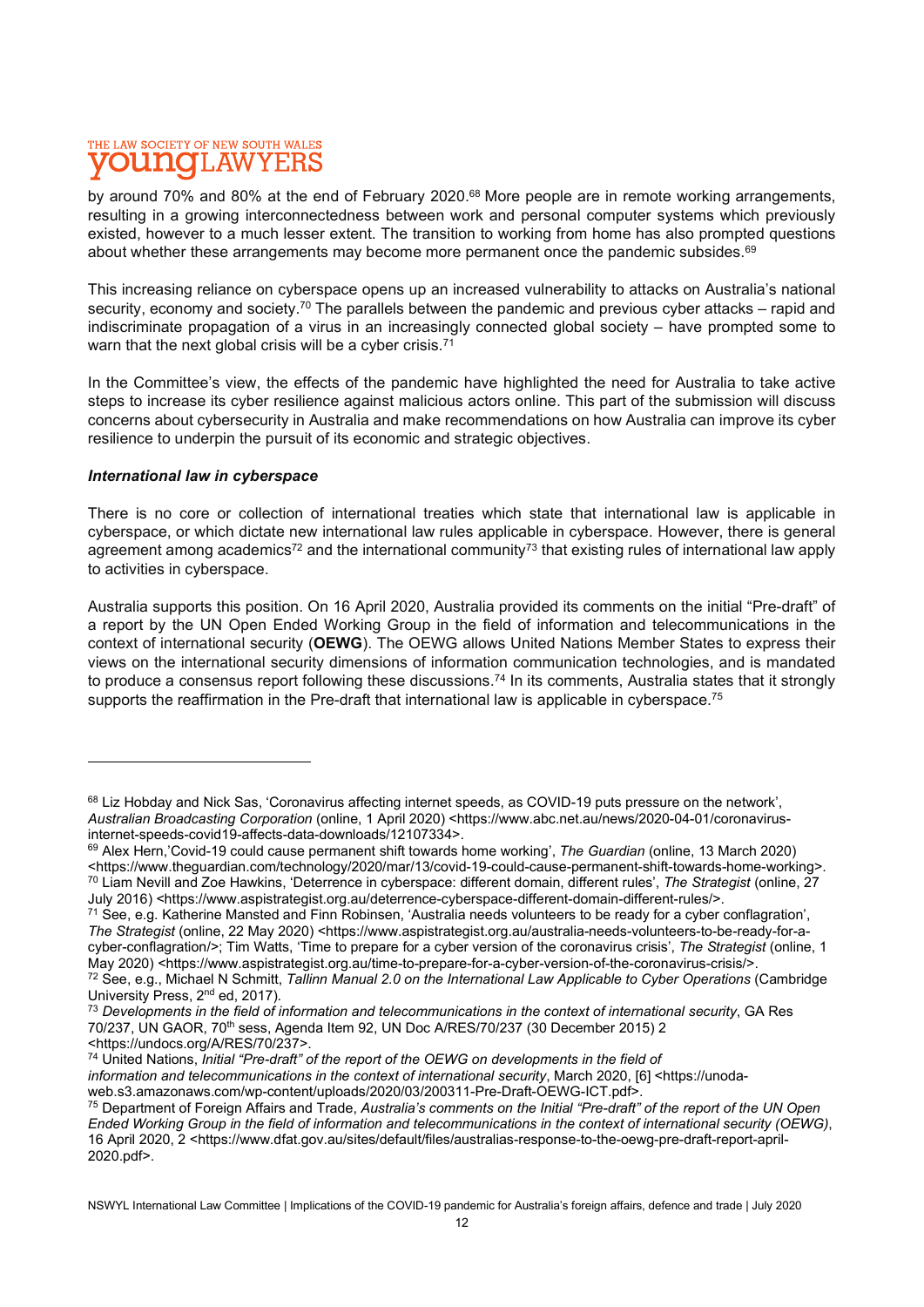Toby Feakin, Australia's Ambassador for Cyber Affairs, has also recently stated that:

"Countries have agreed at the United Nations that existing international law applies in cyberspace … Countries have also agreed that it is contrary to norms of responsible state behaviour to use cyber tools to intentionally damage or impair critical infrastructure providing services to the public".<sup>76</sup>

This was a statement made in response to the increase in malicious cyber activity during the pandemic. It also called for all countries to immediately cease any cyber activity inconsistent with these international obligations.

#### Potential for malicious acts in cyberspace to threaten Australia's economic and strategic objectives

In its 2016 Defence White Paper, the Australian Government's Department of Defence identified that increasing security threats in cyberspace would be a key driver in shaping Australia's security environment over the next two decades.<sup>77</sup> Of this evolving threat, the Defence White Paper stated:

"The cyber threat to Australia is growing. Cyber attacks are a real and present threat to the ADF's warfighting ability as well as to other government agencies and other sectors of Australia's economy and critical infrastructure".<sup>78</sup>

Malicious acts in cyberspace have shown the potential to perpetrate a very wide range of conduct, which may directly or indirectly threaten Australia's ability to achieve its economic and strategic objectives.

Australia has sought to safeguard itself against cyber attacks that include unauthorised access, modification or impairment of data.<sup>79</sup> These legislative changes allowed Australia to accede to the Convention on Cybercrime, which aims to harmonise national laws with respect to cybercrime.<sup>80</sup> However, as the recent spate of cyber incidents have demonstrated, this legislation on its own will not provide complete protection.

### Economic objectives

The internet based economy provides plenty of economic opportunities, and Australians have been quick to take advantage of such opportunities. According to the Department of Home Affairs, the internet based economy contributed \$79 billion or 5.1% of GDP to the Australian economy in 2014.<sup>81</sup> This number is expected to grow to \$139 billion by 2020.<sup>82</sup> The number may further increase given the shift of both work and business online during the pandemic.

However, malicious actors have also been quick to exploit these opportunities. Almost one in three Australians were victims of cybercrime in 2018.<sup>83</sup> Cyber incidences are estimated to cost Australian businesses up to \$29

<sup>76</sup> Department of Foreign Affairs and Trade & Australian Cyber Security Centre, 'Unacceptable Malicious Cyber Activity' (Joint Statement, 20 May 2020) <https://www.cyber.gov.au/news/unacceptable-malicious-cyber-activity>.

 $77$  Department of Defence, 2016 Defence White Paper, February 2016.

 $78$  Ibid 16.

<sup>79</sup> See, e.g., Criminal Code Act 1995 (Cth) pt 10.7 div 477.

<sup>80 &#</sup>x27;Australia: accession to Budapest Convention', Council of Europe (Web Page, 30 November 2012)

<sup>&</sup>lt;https://www.coe.int/en/web/cybercrime/news/-/asset\_publisher/S73WWxscOuZ5/content/australia-accession-tobudapest-convention?inheritRedirect=false>.

<sup>81 &#</sup>x27;Cyber Landscape', Department of Home Affairs (Web Page) <https://cybersecuritystrategy.homeaffairs.gov.au/cyberlandscape>.

<sup>82</sup> Ibid.

<sup>83</sup> National Cyber Resilience: Is Australia ready for a computer COVID-19?', Tim Watts, 15 May 2020, 4

<sup>&</sup>lt;https://www.timwatts.net.au/media/186428/ncr\_discussion\_paper.pdf>.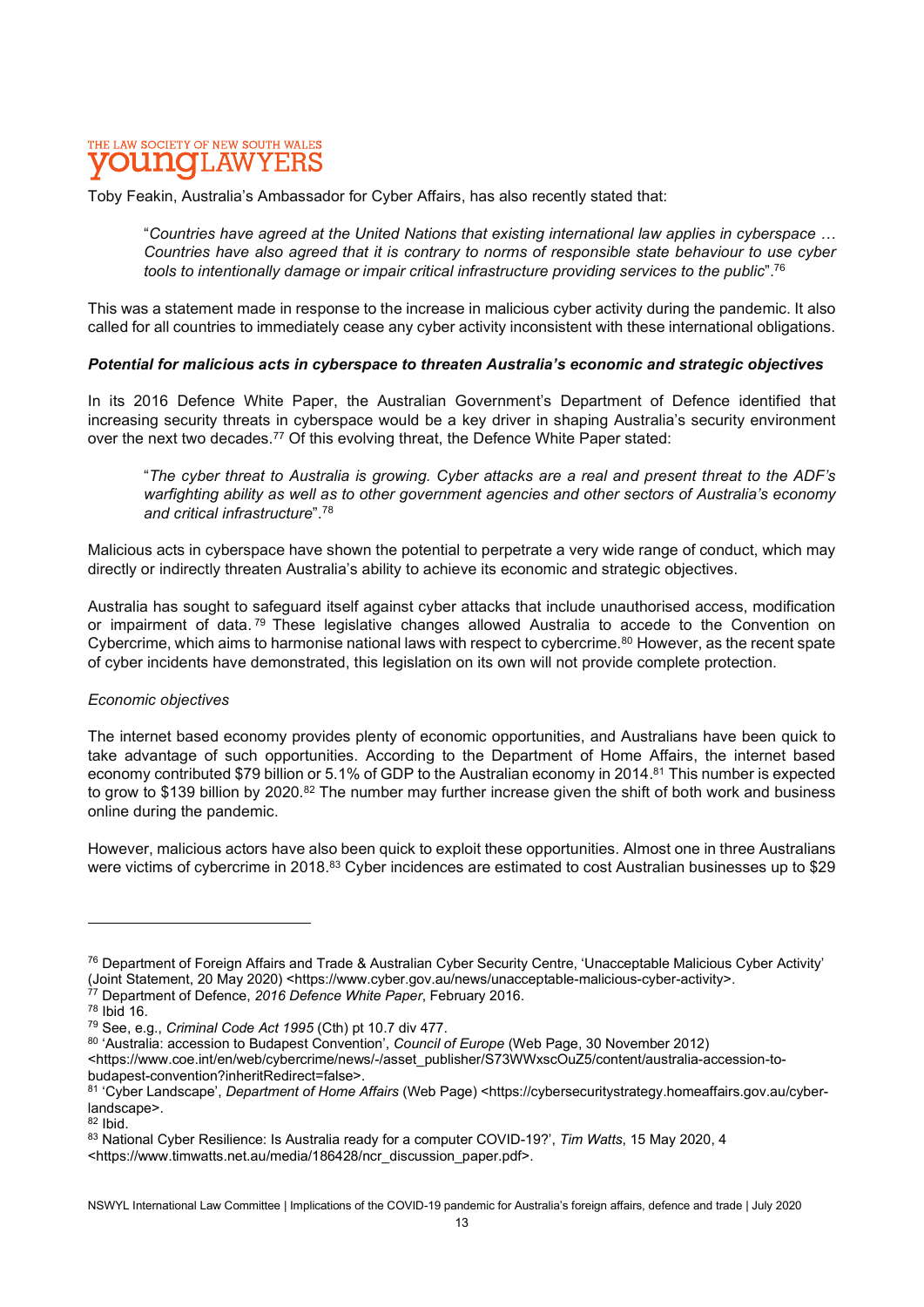billion per year.<sup>84</sup> The Australia Cyber Security Centre (ACSC) has seen a significant increase in COVID-19 themed malicious cyber activity in Australia since March 2020.<sup>85</sup>

Additionally, cyber attacks can harm an economy in a number of other ways. These include cyber attacks against our country's financial institutions, such as banks and stock markets. Though such attacks have yet to occur in Australia, they have occurred in other countries. For example, in 2011, the Hong Kong stock exchange was suspended after it was the target of a cyber attack.<sup>86</sup> In another example, in 2016, hackers attempted to transfer around US\$1 billion from the Federal Reserve Bank of New York account belonging to Bangladesh Bank, Bangladesh's central bank. The hackers were successful in transferring around US\$81 million out of the account.<sup>87</sup>

This shows that whilst malicious cyber activity is having a sizeable impact on the Australian economy, there is a lot of room for that impact to worsen and damage Australia's ability to pursue its economic objectives.

### Strategic objectives

Part of Australia's national security objectives during the pandemic have focused on curbing the spread of COVID-19 as well as to find a safe and effective way to prevent and treat COVID-19. These objectives have been a common goal of governments worldwide. However, the objectives have come under attack by malicious actors online.

In Australia, the transition of key staff of critical infrastructure providers to working remotely during the pandemic has increased the risk that these critical infrastructure facilities may become potential targets of cyber attacks.<sup>88</sup> Australian health sector organisations and COVID-19 essential services have already been targeted by malicious actors online.<sup>89</sup>

The increase in attacks on critical or COVID-19 related organisations has also occurred overseas. For example, the United Kingdom's National Cyber Security Centre and the United States' Cybersecurity and Infrastructure Security Agency issued a joint advisory about an increase in cyber campaigns targeting healthcare organisations in both countries.<sup>90</sup> Since then the United States' Federal Bureau of Investigations has issued a statement stating that it was investigating cyber attacks on COVID-19 research organisations which were linked to Chinese-affiliated cyber actors.<sup>91</sup>

90 National Cyber Security Centre, 'Cyber warning issued for key healthcare organisations in UK and USA' (Joint Advisory, 5 May 2020) <https://www.ncsc.gov.uk/news/apt-groups-target-healthcare-essential-services-advisory>.

<sup>84</sup> Department of Home Affairs, Australia's 2020 Cyber Security Strategy – A Call for Views, 5 September 2019, 4 <https://www.homeaffairs.gov.au/reports-and-pubs/files/cyber-security-strategy-2020-discussion-paper.pdf>.

<sup>85 &#</sup>x27;Safeguarding Australia's Critical Infrastructure from Cyber Attack', Australian Cyber Security Centre (Web Page, 22 May 2020) <https://www.cyber.gov.au/news/safeguarding-australias-critical-infrastructure-from-cyber-attack>.

<sup>86 &#</sup>x27;Hong Kong share trading hit by hackers, British Broadcasting Corporation (online, 11 August 2011) <https://www.bbc.com/news/technology-14489077>.

<sup>87</sup> Michael Corkery, 'Hackers' \$81 Million Sneak Attack on World Banking', The New York Times (online, 30 April 2016) <https://www.nytimes.com/2016/05/01/business/dealbook/hackers-81-million-sneak-attack-on-world-banking.html>. 88 'Threat update: COVID-19 malicious cyber activity', Australian Cyber Security Centre (Web Page, 27 March 2020) <https://www.cyber.gov.au/threats/threat-update-covid-19-malicious-cyber-activity>.

<sup>89 &#</sup>x27;Advisory 2020-009: Advanced Persistent Threat (APT) actors targeting Australian health sector organisations and COVID-19 essential services', Australian Cyber Security Centre (Web Page, 8 May 2020)

<sup>&</sup>lt;https://www.cyber.gov.au/threats/advisory-2020-009-advanced-persistent-threat-apt-actors-targeting-australian-healthsector-organisations-and-covid-19-essential-services>.

<sup>91</sup> Federal Bureau of Investigations, 'People's Republic of China (PRC) Targeting of COVID-19 Research Organizations' (Press Release, 13 May 2020) <https://www.fbi.gov/news/pressrel/press-releases/peoples-republic-of-china-prctargeting-of-covid-19-research-organizations>.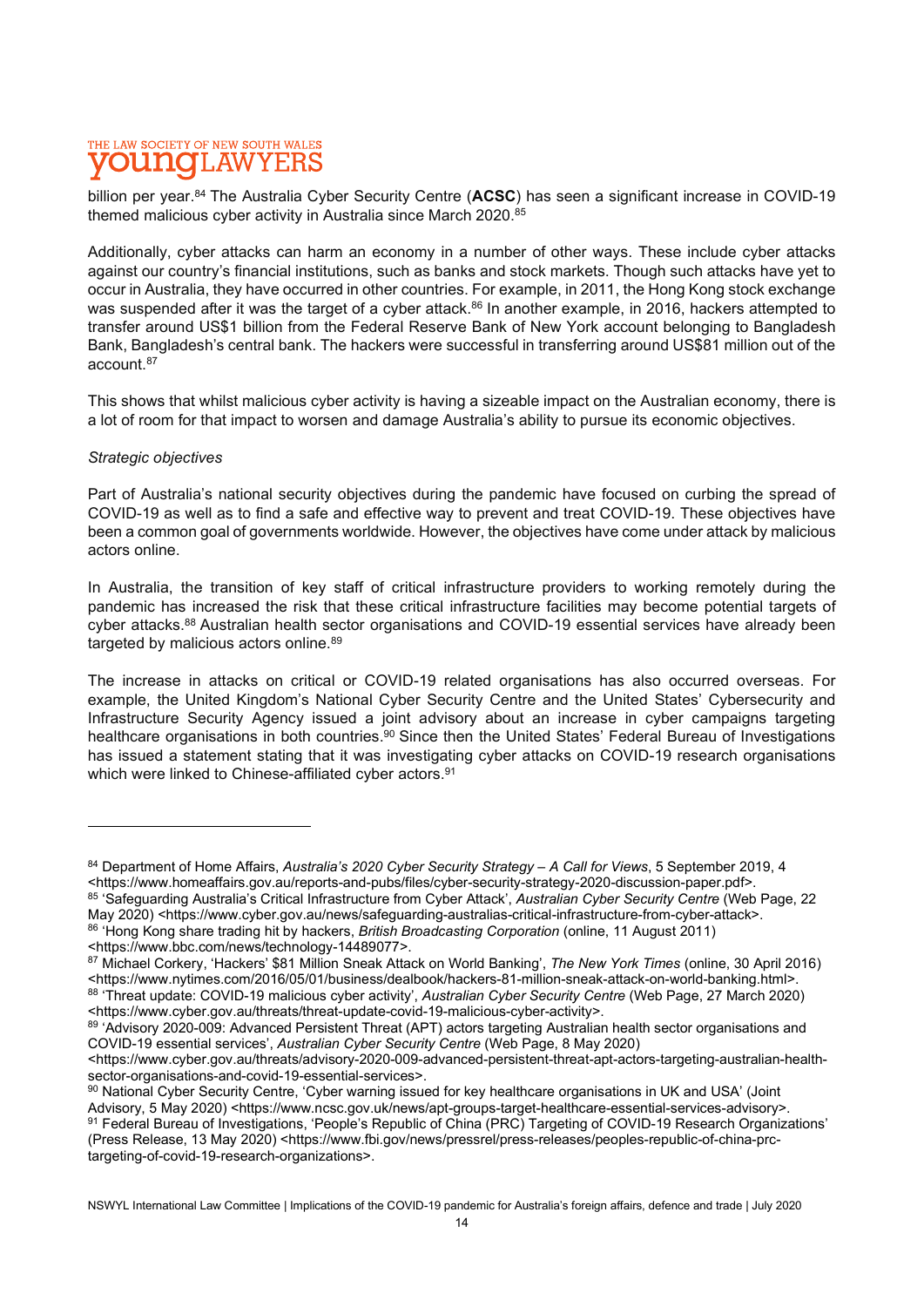Cyber attacks also have the capacity to threaten or damage Australia's broader strategic objectives. In its comments on the initial "Pre-draft" of a report by the OEWG, the Department of Foreign Affairs and Trade considered that the OEWG's statement that the "use of ICTs in future conflict is becoming more likely" should be revised to state that it is "likely".<sup>92</sup> Past cyber attacks which appear to have targeted information or systems involved in Australia's pursuit of its strategic objectives include:

- (i) installation of malicious software on the Australian Bureau of Meteorology's computer system in order to steal sensitive documents and compromise other government networks in 2016;<sup>93</sup>
- (ii) infiltration of malicious software into the parliamentary computer network in 2019;<sup>94</sup> and
- (iii) hacking of the Australian National University's computer systems in order to access 19 years' worth of personal information of staff and students.<sup>95</sup>

Australia's governmental agencies are also ill equipped to fend off malicious cyber activity. In 2013, the Australian Signals Directorate (ASD) made it mandatory for all non-corporate Commonwealth entities to implement four strategies to mitigate cybersecurity incidents.<sup>96</sup> In March 2020, the ACSC produced a report assessing the Commonwealth's cybersecurity posture in 2019.<sup>97</sup> The report concluded that in its assessment of 25 Commonwealth entities, none had fully implemented the four mandated strategies.<sup>98</sup>

### Australia's cyber resilience must be improved

Both academic and governmental experts have found that Australia's cyber resilience is inadequate. In 2018, former head of ASIO, David Irvine, said of Australia's cyber resilience:

"Australia's national capacity to counter threats and criminal activity using cyber investigative tools is relatively weak, uncoordinated, and dispersed across a range of agencies in both Commonwealth and state jurisdictions".<sup>99</sup>

Similarly, a report completed by the National Security College at the Australian National University in June 2019 found that Australia is ill prepared for a cyber conflict. The report was commissioned by the Department

<sup>92</sup> Department of Foreign Affairs and Trade, Australia's comments on the Initial "Pre-draft" of the report of the UN Open Ended Working Group in the field of information and telecommunications in the context of international security (OEWG), 16 April 2020, 2 <https://www.dfat.gov.au/sites/default/files/australias-response-to-the-oewg-pre-draft-report-april-2020.pdf>.

<sup>93</sup> Andrew Greene, 'Bureau of Meteorology hacked by foreign spies in massive malware attack, report shows', Australian Broadcasting Corporation (online, 12 October 2016) <https://www.abc.net.au/news/2016-10-12/bureau-of-meteorologybom-cyber-hacked-by-foreign-spies/7923770>.

<sup>94</sup> Amy Remeikis, 'Australian security services investigate attempted cyber attack on parliament', The Guardian (online, 8 February 2019) <https://www.theguardian.com/australia-news/2019/feb/08/asio-australian-security-services-hack-databreach-investigate-attempted-cyber-attack-parliament>.

<sup>95</sup> Stephanie Borys, 'The ANU hack came down to a single email – here's what we know', Australian Broadcasting Corporation (online, 2 October 2019) <https://www.abc.net.au/news/2019-10-02/the-sophisticated-anu-hack-thatcompromised-private-details/11566540>.

<sup>96</sup> National Cyber Resilience: Is Australia ready for a computer COVID-19?', Tim Watts, 15 May 2020, 5 <https://www.timwatts.net.au/media/186428/ncr\_discussion\_paper.pdf>.

<sup>97</sup> Australian Cyber Security Centre, The Commonwealth Cyber Security Posture in 2019, March 2020

<sup>&</sup>lt;https://www.cyber.gov.au/sites/default/files/2020-04/Commonwealth-Cyber-Security-Posture-2019.pdf>.

<sup>98</sup> Ibid 10.

<sup>99</sup> Andrew Greene, 'Australia's cyber defences 'relatively weak, uncoordinated', former ASIO boss David Irvine warns', Australian Broadcasting Corporation (online, 19 January 2018) <https://www.abc.net.au/news/2018-01-19/australiascyber-defences-relatively-weak-irvine-warns/9341342>.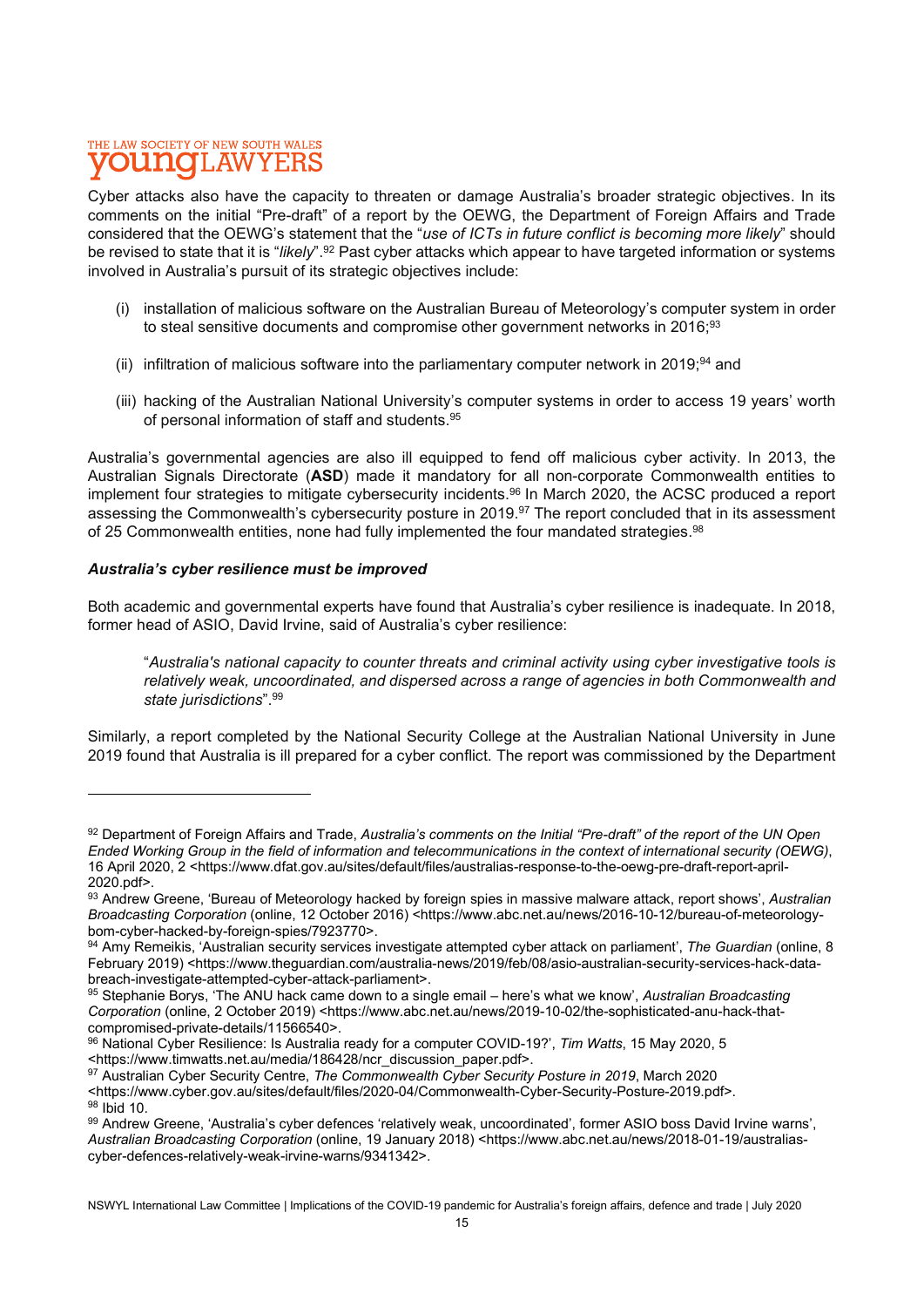of Defence and included input from at least 17 senior officials.<sup>100</sup> Professor Rory Medcalf, Head of the National Security College, stated that:

"We plotted out plausible futures just a few years from now to look at whether our systems could in any way stand up to the kinds of cyber attacks that an actor like China, Russia, North Korea or maybe even organised crime could throw at Australia ... The report found that Australia is certainly underprepared, in some ways unprepared, for full-scale cyber attack" (emphasis added).<sup>101</sup>

As such, the Committee considers it important that the Australian Government focus on implementing measures to protect Australia from these increasingly likely threats.

### Recommendations to bolster Australia's cyber resilience

The Committee welcomes the release of the 2020 Defence Strategic Update, detailing the Australian Government's adjustments to the plans in the 2016 Defence White Paper. These changes include strengthening Australia's capability to respond to "grey zone" <sup>102</sup> activities, including cyber capabilities, electronic warfare and information operations.<sup>103</sup> Whilst these changes focus on building offensive capabilities, there is a lack of focus on also building defensive or protective capabilities to increase Australia's cyber resilience in a balanced manner. In order the increase Australia's cyber resilience against cyber threats, the Committee makes three recommendations below.

### Legislation or regulations for a minimum standard of cybersecurity

The growing number of cyber attacks against Australian businesses highlights the need for Australia to develop a better culture around cybersecurity. In particular, the transition to working from home has increased vulnerability to these attacks, whilst the increase of cyber attacks during the pandemic indicates that malicious actors are exploiting these vulnerabilities.<sup>104</sup>

In order to increase the protection of Australian businesses from cyber attacks, the Australian Government should consider enacting laws or regulations which set a minimum standard of cybersecurity measures that Australian businesses are required to implement. Whilst specific laws already regulate how critical infrastructure providers must secure their assets (for example under the Australian Privacy Principles contained in the Privacy Act 1988 (Cth)), it is clear that further laws or regulations should be considered.

#### Cybersecurity requirements for government entities

As discussed above, cyber attacks have already successfully infiltrated our governmental agencies in the past. Those attacks ranged from stealing sensitive information to infiltrating other networks. Furthermore, other countries' experiences show that these attacks have the potential to be far more wide-reaching in their capacity to undermine economic and strategic objectives.

Following the 2019 report by the ACSC which found that none of the ASD's four mandatory cybersecurity strategies had been implemented by the Commonwealth government agencies studied, the Committee

<sup>100</sup> Sean Rubinsztein-Dunlop, 'Defence has imagined modern warfare and Australia is not prepared' (online, 15 May 2020) <https://www.abc.net.au/news/2020-05-15/australia-unprepared-for-security-threats-warns-review/12248332>.  $101$  Ibid.

<sup>102</sup> The 2020 Defence Strategy Update uses the term "grey zone" to describe activities designed to coerce countries in ways that seek to avoid military conflict. See Department of Defence, 2020 Defence Strategic Update, 1 July 2020, 12. <sup>103</sup> Ibid 33.

<sup>104</sup> See 'Protecting small business against cyber attacks during COVID-19', Australian Cyber Security Centre (Web Page, 7 April 2020) <https://www.cyber.gov.au/news/protecting-small-business-against-cyber-attacks-during-covid-19>.